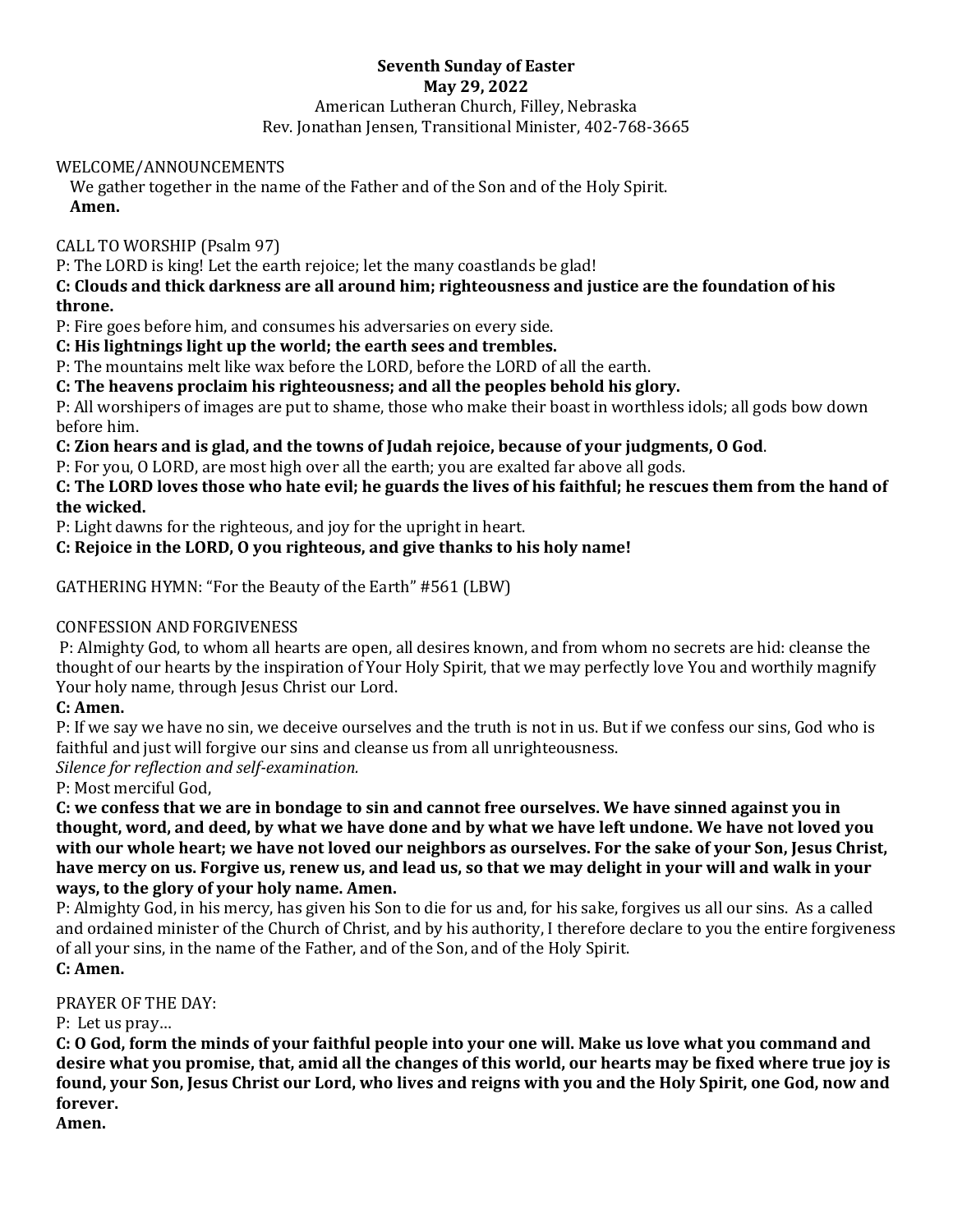## FIRST READING**:** Acts 16:16-34

<sup>16</sup>One day, as we were going to the place of prayer, we met a slave-girl who had a spirit of divination and brought her owners a great deal of money by fortune-telling. <sup>17</sup>While she followed Paul and us, she would cry out, "These men are slaves of the Most High God, who proclaim to you a way of salvation." <sup>18</sup>She kept doing this for many days. But Paul, very much annoyed, turned and said to the spirit, "I order you in the name of Jesus Christ to come out of her." And it came out that very hour. <sup>19</sup>But when her owners saw that their hope of making money was gone, they seized Paul and Silas and dragged them into the marketplace before the authorities. <sup>20</sup>When they had brought them before the magistrates, they said, "These men are disturbing our city; they are Jews <sup>21</sup>and are advocating customs that are not lawful for us as Romans to adopt or observe." <sup>22</sup>The crowd joined in attacking them, and the magistrates had them stripped of their clothing and ordered them to be beaten with rods. <sup>23</sup>After they had given them a severe flogging, they threw them into prison and ordered the jailer to keep them securely. <sup>24</sup>Following these instructions, he put them in the innermost cell and fastened their feet in the stocks. <sup>25</sup>About midnight Paul and Silas were praying and singing hymns to God, and the prisoners were listening to them. <sup>26</sup>Suddenly there was an earthquake, so violent that the foundations of the prison were shaken; and immediately all the doors were opened and everyone's chains were unfastened. <sup>27</sup>When the jailer woke up and saw the prison doors wide open, he drew his sword and was about to kill himself, since he supposed that the prisoners had escaped. <sup>28</sup>But Paul shouted in a loud voice, "Do not harm yourself, for we are all here." <sup>29</sup>The jailer called for lights, and rushing in, he fell down trembling before Paul and Silas. <sup>30</sup>Then he brought them outside and said, "Sirs, what must I do to be saved?" 31They answered, "Believe on the Lord Jesus, and you will be saved, you and your household." 32They spoke the word of the Lord to him and to all who were in his house. <sup>33</sup>At the same hour of the night he took them and washed their wounds; then he and his entire family were baptized without delay. <sup>34</sup>He brought them up into the house and set food before them; and he and his entire household rejoiced that he had become a believer in God.

# SECOND READING: Revelation 22:12-14; 16-17, 20-21

2 "See, I am coming soon; my reward is with me, to repay according to everyone's work. <sup>13</sup>I am the Alpha and the Omega, the first and the last, the beginning and the end." <sup>14</sup>Blessed are those who wash their robes, so that they will have the right to the tree of life and may enter the city by the gates. <sup>16"</sup>It is I, Jesus, who sent my angel to you with this testimony for the churches. I am the root and the descendant of David, the bright morning star." <sup>17</sup>The Spirit and the bride say, "Come." And let everyone who hears say, "Come." And let everyone who is thirsty come. Let anyone who wishes take the water of life as a gift. <sup>20</sup>The one who testifies to these things says, "Surely I am coming soon." Amen. Come, Lord Jesus! <sup>21</sup>The grace of the Lord Jesus be with all the saints. Amen.

## CHILDREN'S MESSAGE *(Noisy offering is taken at this time.)*

## GOSPEL: John 17:20-26

[Jesus prayed:] <sup>20</sup>"I ask not only on behalf of these, but also on behalf of those who will believe in me through their word, <sup>21</sup>that they may all be one. As you, Father, are in me and I am in you, may they also be in us, so that the world may believe that you have sent me. <sup>22</sup>The glory that you have given me I have given them, so that they may be one, as we are one, <sup>23</sup>I in them and you in me, that they may become completely one, so that the world may know that you have sent me and have loved them even as you have loved me. <sup>24</sup>Father, I desire that those also, whom you have given me, may be with me where I am, to see my glory, which you have given me because you loved me before the foundation of the world. <sup>25</sup>"Righteous Father, the world does not know you, but I know you; and these know that you have sent me. <sup>26</sup>I made your name known to them, and I will make it known, so that the love with which you have loved me may be in them, and I in them."

MESSAGE Pastor Jonathan Jensen

HYMN OF THE DAY: "Soon and Very Soon" #744 (WOV) *Offerings will be received at this time.*

OFFERING PRAYER P: Merciful Father, **C: we offer with joy and thanksgiving what you have first given us, ourselves, our time, and our possessions, signs of your gracious love. Receive them for the sake of him who offered himself for us, Jesus Christ our Lord. Amen.**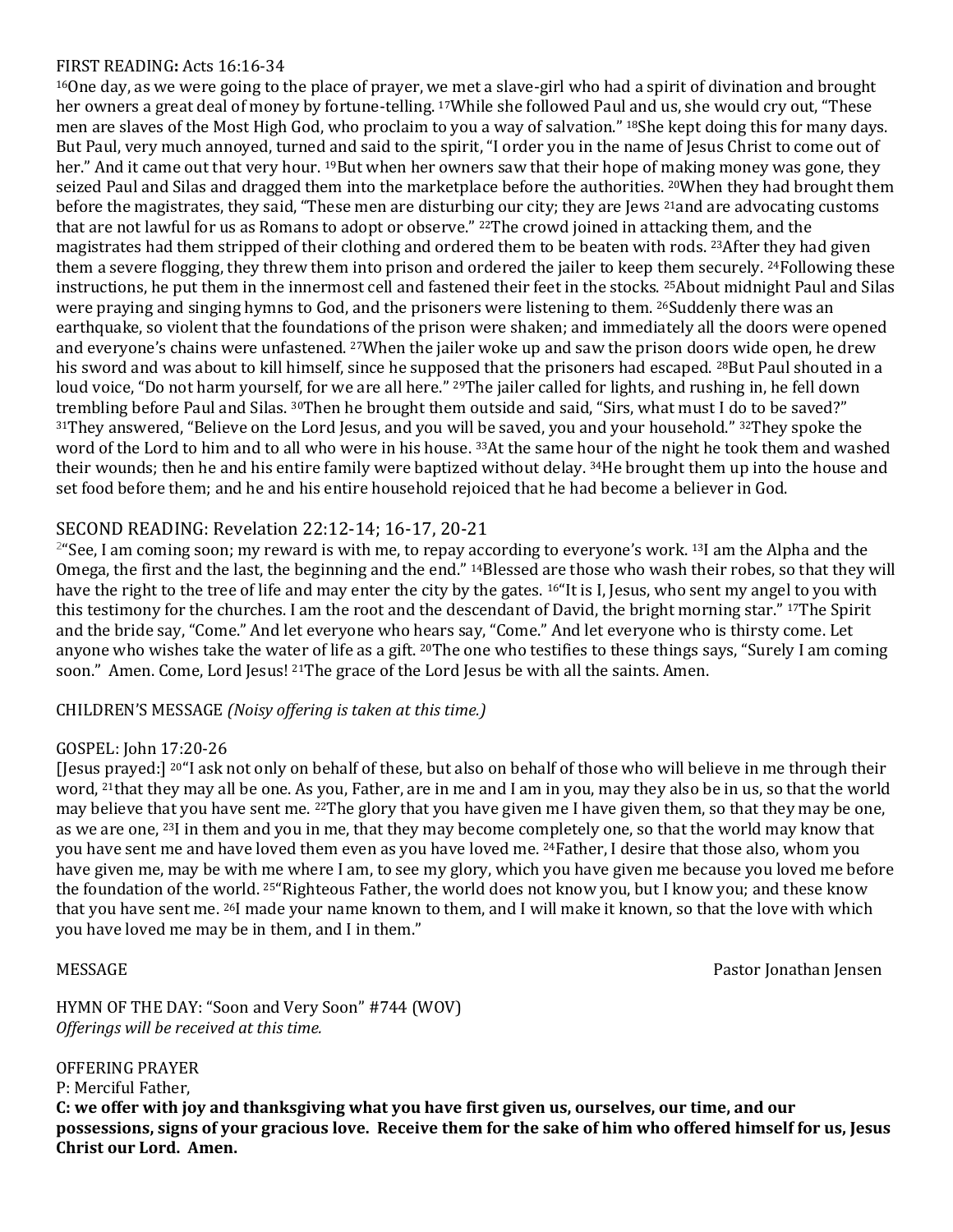## APOSTLES' CREED

**I believe in God, the Father almighty, creator of heaven and earth. I believe in Jesus Christ, his only Son, our Lord. He was conceived by the power of the Holy Spirit and born of the virgin Mary. He suffered under Pontius Pilate, was crucified, died, and was buried. He descended into hell. On the third day he rose again. He ascended into heaven and is seated at the right hand of the Father. He will come again to judge the living and the dead. I believe in the Holy Spirit, the holy catholic church, the communion of saints, the forgiveness of sins, the resurrection of the body, and the life everlasting. Amen.**

## PRAYERS OF THE PEOPLE

P: Set free from captivity to sin and death, we pray to the God of resurrection for the church, people in need, and all of creation.

## *A brief silence.*

P: Holy God, make your people one as you and your Son are one. Extend the gifts we have been given by your Spirit to all people, especially those experiencing division or questioning your love. God, in your mercy,

# **C: hear our prayer.**

P: Make worthy the work of scientists who look to the stars and planets, as well as scientists who look to atoms and molecules. Bring innovation and well-being to humanity through their discoveries. God, in your mercy,

## **C: hear our prayer.**

P: Keep in our minds those who have died in war, both military and civilians. May we honor them by seeking peaceful solutions to the conflicts that arise among nations and peoples. God, in your mercy,

## **C: hear our prayer.**

P: Grant freedom to all who are overwhelmed by chronic illness, depression, or constant worry. Open them to receive health and salvation in Christ Jesus through the Spirit's gift of faith. God, in your mercy,

## **C: hear our prayer.**

P: Stir imagination and understanding throughout the church in the work of poets, theologians, and hymnwriters. Lead us into new visions and fresh expressions of your presence. God, in your mercy,

## **C: hear our prayer.**

P: Unite us with the saints who have died and been raised in Jesus. Train us to wait with eager longing for Christ to come again, even as we sense his presence with us now. God, in your mercy,

## **C: hear our prayer.**

P: In your mercy, O God, respond to these prayers, and renew us by your life-giving Spirit; through Jesus Christ, our Savior.

# **C: Amen.**

## THE LORD'S PRAYER

**Our Father who art in heaven, hallowed be thy name, thy kingdom come, thy will be done, on earth as it is in heaven. Give us this day our daily bread; and forgive us our trespasses, as we forgive those who trespass against us; and lead us not into temptation, but deliver us from evil. For thine is the kingdom, and the power, and the glory, forever and ever. Amen.**

## BENEDICTION

P: May the Lord bless you and keep you. May his face shine upon you with grace and mercy. May He look upon you with favor and grant you peace. In the name of the Father, Son and Holy Spirit.

# **C: Amen.**

SENDING HYMN**: "**When Peace, like a River" #346(LBW)

## **SENDING**

P: Go in peace. Serve the Lord. **C: Thanks be to God!**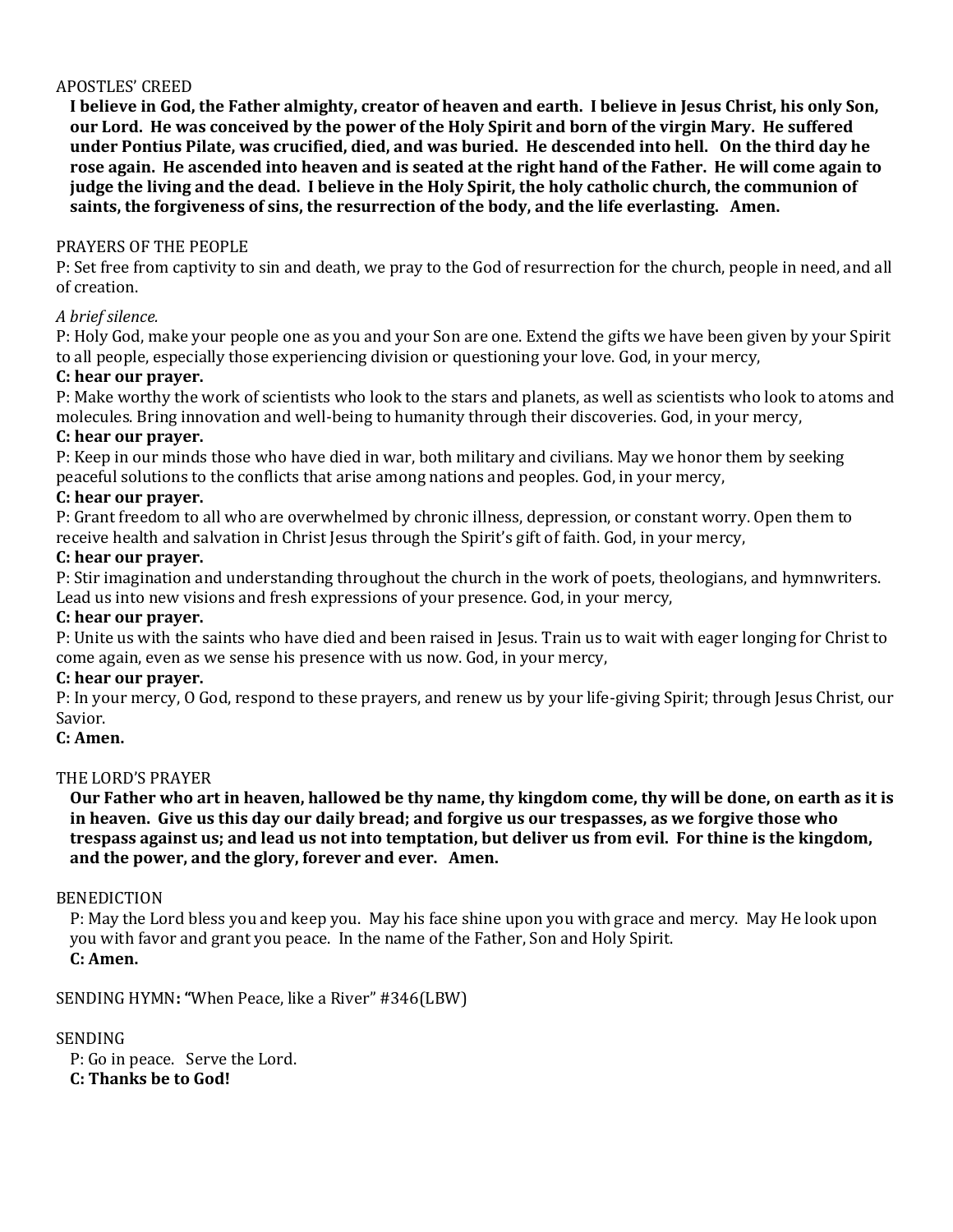**\*\*\*\*\***

Permission to reprint/podcast/stream portions of this service obtained from One License with license #A-724367, CCLI with license #2497574 and Augsburg Fortress License #13855-L. Excerpts of this service are taken by permission from "Worship Resources, Making it Work in the Parish" by Rev. Jerry Nelson. \*\*\*\*\*

**WELCOME TO WORSHIP!** It's wonderful to gather as the body of Christ to worship and give thanks to God! Thanks be to God for all of you here! If you are a visitor, please sign the guest book and feel welcome to come again. You are invited to come downstairs for refreshments and fellowship following worship.

**REMEMBER IN YOUR PRAYERS:** Elva Parde and our shut-ins.

**HAPPY BIRTHDAY** to Amy Heidemann, Ashley Weyers (May 29), Chris Milburn, Madisyn Shufeldt (May 30), Karla Hill (May 31), Elva Parde (June1), Zachary Baehr, Ryan Hunt (June 2), Sunday Bowhay (June 3).

**HAPPY ANNIVERSARY** to Lorin & Bonnie Bartels (May 30, 1969), Ray & Lee Lenners (June 1, 1984), Dave & Betty Norton (June 1, 1996), Norm & Sandy Flesner (June 2, 1972), Henry & Ann Lenners (June 2, 1957), Rodney & Eileen Schmale (June 4, 1988).

**SPECIAL BIRTHDAY GREETINGS** to Elva Parde, who will celebrate her 92<sup>nd</sup> birthday on June 1. God's richest blessings be with you!

**OUR SYMPATHY** to the family of Keilan Schultz, Nick (DaLena) Schultz's brother, who passed away Saturday, May 21. We commend Keilan to God's care and ask His blessings on his family and friends.

**MEMORIAL DAY SERVICES** will be at the Virginia Cemetery starting at 9:30 a.m. and the Filley Cemetery at 10:30 a.m. Please join us following the services for lunch at the Virginia Legion Hall.

**NORMAN AND SANDRA FLESNER OF VIRGINIA** are celebrating their 50th wedding anniversary. The couple married June 2, 1972. An open house will be held at the Virginia American Legion Hall June 4, 2022, from 4-8 PM. Well wishes may also be sent to 60715 720 RD, Virginia, NE 68458.

**CONGRATULATIONS** to Henry & Ann Lenners, who will be celebrating their 65<sup>th</sup> Wedding Anniversary on June 2, God's richest blessings be with you!

**WELCA** will meet on June 1, at 9:30 a.m. at the church. Bible Study Leader is Pat Jobman on Tamar page 41. Hostess is Delores Huls.

**THANK YOU** to Tom and Jane Young for help picking up the roadside on Hoyt Road.

**CHURCH MEMBER CONTACT BOOKLET** we are in the process of making a Church Member Contact List Booklet. We would appreciate it if you could fill out the information on the slip in the bulletin or in the June's newsletter and return to the church, give to Jolene Huls, Pat Jobman or email to [alcfilley@hotmail.com.](mailto:alcfilley@hotmail.com) 

**SYNOD ASSEMBLY** is in Kearney June 2-4. Our delegates Pat and Virgil Jobman along with Pastor Jensen will be attending. The big item on the agenda is the election of a new Bishop. Candidates are listed on the Nebraska Synod website. The website i[s www.nebraskasynod.org](http://www.nebraskasynod.org/) and in the search box type bishop candidates 2022 and it should bring up the candidates for election. Let one of your assembly attendees know your feelings on the candidates.

**JUNE THRIVENT PROJECT:** Undie Month!! We will be collecting all sizes of new underwear for children, women and men through the month of June. We will deliver to area schools and other organizations that are in need. This Thrivent Action Project is sponsored by Delores Huls.

**SUNMART RECEIPTS:** Thanks to everyone who has been saving their SunMart receipts! SunMart/Spartan Nash Co. supports a fundraising program called "Support Our Schools and Churches." All you have to do is save your SunMart cash register receipt tapes and put them in the box in the Fellowship Hall (or give to a council person). When we have collected \$150,000 in receipt tapes Spartan Nash Company awards us a check for \$1000. We have reached our goal of \$150,000 three times so far and are starting over again with a balance of about \$48,500.00. You can also ask your check-out person if they have any extra receipts. They save the ones that people don't want and give them out – first come, first serve. Thank you to everyone who is helping with this ministry!